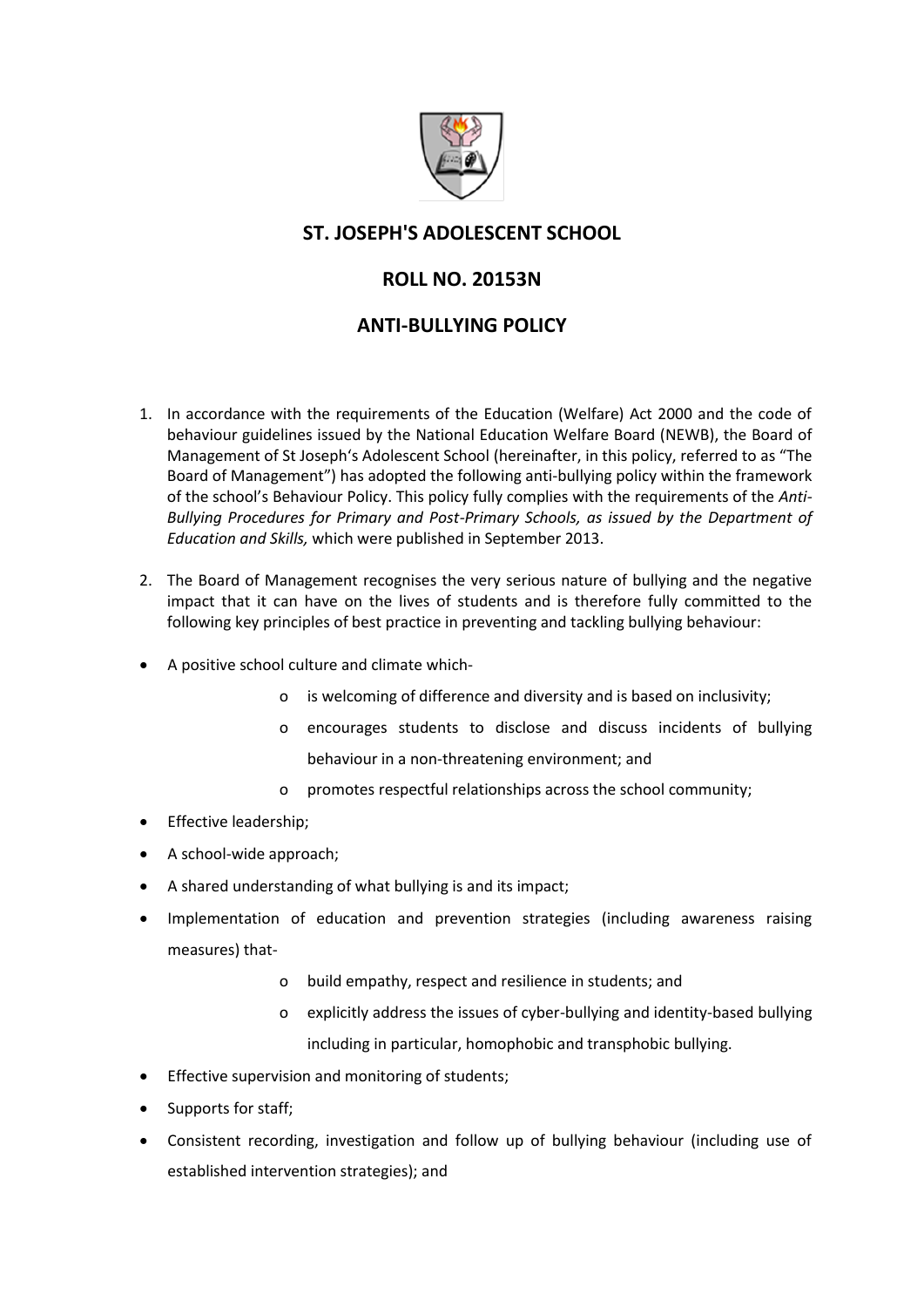On-going evaluation of the effectiveness of the anti-bullying policy.

#### **3. In accordance with the** *Anti-Bullying Procedures for Primary and Post-Primary Schools* **bullying is defined as follows:**

*'unwanted negative behaviour, verbal, psychological or physical, conducted by an individual or group against another person (or persons) and which is repeated over time.'*

The following types of bullying behaviour are included in the definition of bullying:

- $\mathbb D$  deliberate exclusion, malicious gossip and other forms of relational bullying,
- **2** cyber-bullying and
- identity-based bullying such as homophobic bullying, racist bullying, bullying based on a person's membership of the Traveller or other communities and bullying of those with disabilities or special educational needs.

Isolated or once-off incidents of intentional negative behaviour, including a once-off offensive or hurtful text message or other private messaging, do not normally fall within the definition of bullying and should be dealt with, as appropriate, in accordance with the school's Behaviour Policy.

However, in the context of this policy, placing a once-off offensive or hurtful public message, image or statement on a social network site or other public forum where that message, image or statement can be viewed and/or repeated by other people will be regarded as bullying behaviour.

Negative behaviour that does not meet this definition of bullying will be dealt with in accordance with the school's Behaviour Policy.

Additional information on different types of bullying is set out in Section 2 of the *Anti-Bullying Procedures for Primary and Post-Primary Schools*.

#### **4. The relevant teachers for investigating and dealing with bullying are as follows:**

Sinead Rickerby (Principal) and one of the following (as appropriate):

Catherine Devane (Class Teacher) Dean McEvoy (Class Teacher) Elaine King (Class Teacher)

## **5. The education and prevention strategies (including strategies specifically aimed at cyberbullying and identity-based bullying including in particular, homophobic and transphobic bullying) that will be used by the school are as follows:**

- Strive to create a school ethos, which encourages students to disclose and discuss incidents of bullying behaviour
- Promote and build empathy, respect and resilience in all students across the curriculum.
- Provide students with opportunities in all areas of school life to develop a positive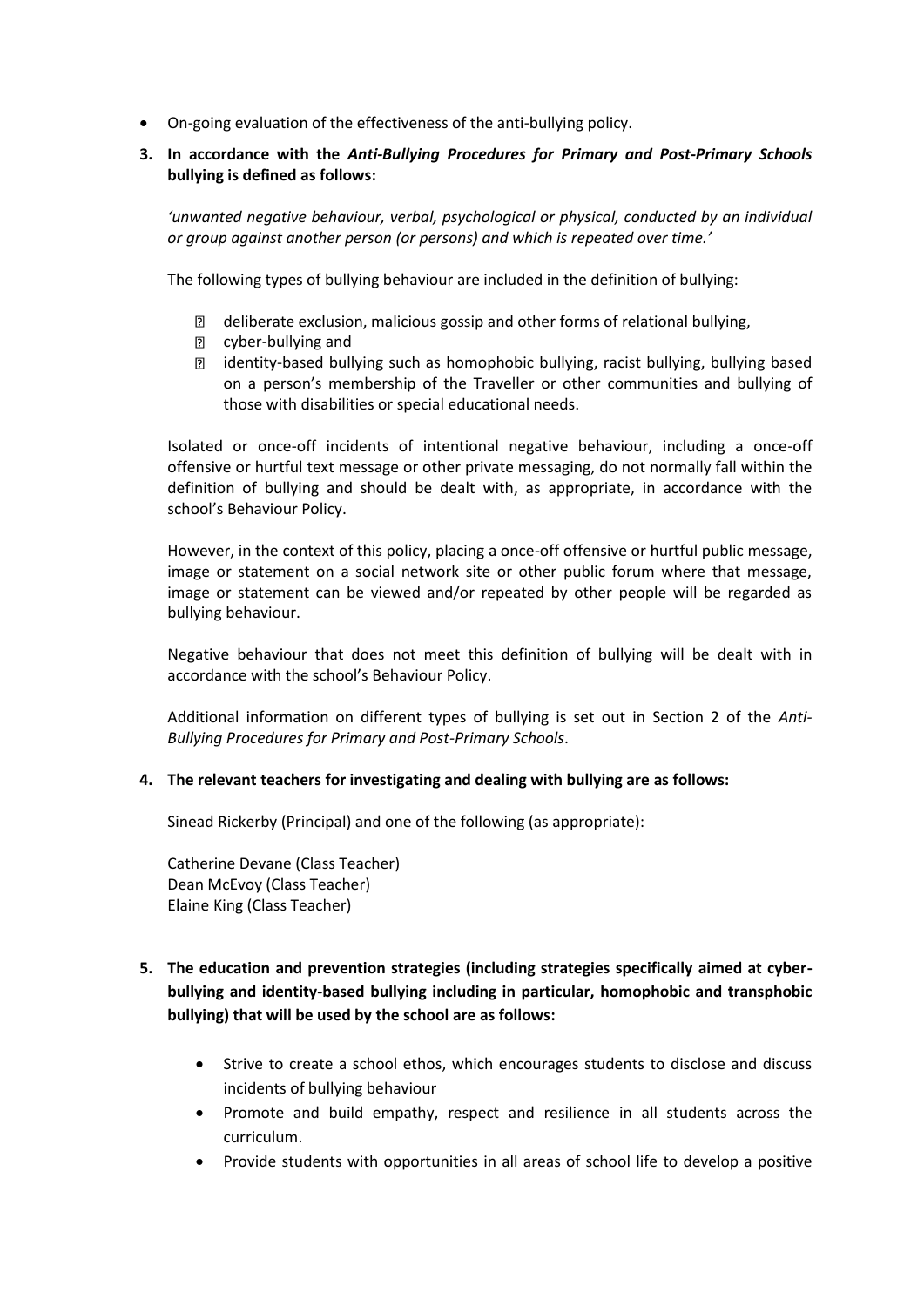sense of self-worth.

- Develop students' awareness and understanding of bullying, including its causes and effects (Anti-Bullying/Cyber-Bullying Programme, Bully4U workshop, Safe Internet Awareness/ICT)
- Present Anti Bullying/Cyber Bullying Programme to parents and staff (Awareness Day)
- Promote respect for diversity and inclusiveness through all programmes and subjects provided by the school. Foster an attitude of 'respect for all' through the teaching of all subjects, including Art, Music, Religion and Physical Education.

### **6. The school's procedures for investigation, follow-up and recording of bullying behaviour and the established intervention strategies used by the school for dealing with cases of bullying behaviour are as follows**:

The primary aim in investigating and dealing with bullying is to resolve any issues and to restore, as far as is practicable, the relationships of the parties involved (rather than to apportion blame). With this in mind the school's procedures are as follows:

- Investigate outside the classroom situation and be sensitive to the victim or the student engaged in bullying behaviour;
- Speak separately to the students involved in an attempt to get both sides of the story;
- Seek answers to questions of what, where, when, who and why. Do this in a calm and non-aggressive manner;
- If a group is involved, each member will be interviewed individually at first. Thereafter, all those involved will be met as a group. At the group meeting, each member will be asked for his/her account of what happened to ensure that everyone in the group is clear about each other's statements.
- After the interview each member of the group will be supported by the teacher in managing the possible pressures that often face them from the other members;
- In cases where it has been determined by the relevant teacher that bullying behaviour has occurred, the parents of the parties involved will be contacted, as soon as is practicable, to inform them of the matter and explain the action being taken (by reference to the school policy). The school will give parents an opportunity of discussing ways in which they can reinforce or support the actions being taken by the school and the supports for their students;
- If it is concluded that a student has been engaged in bullying behaviour, it will be made clear to him/her how he/she is in breach of the Anti-Bullying Policy.
- Teachers who are investigating cases of bullying behaviour will keep a factual written record of their discussions with those involved. It may also be appropriate or helpful to ask those involved to write down their account of the incident;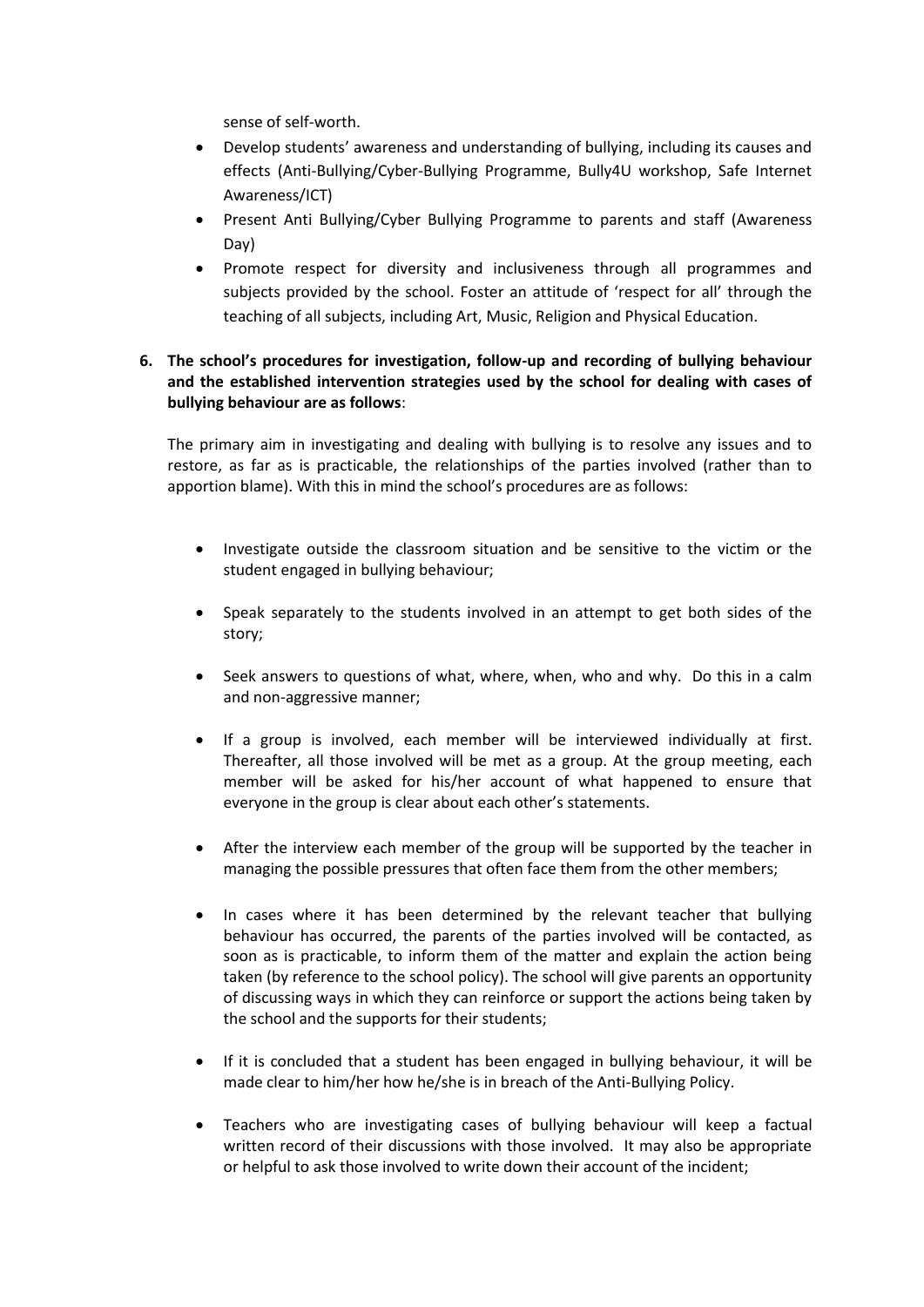- Arrange separate follow up meetings with the two parties involved with a view to possibly bringing them together at a later date if the victim is ready and agreeable;
- In cases where the relevant teacher considers that the bullying behaviour has not been adequately and appropriately addressed within 20 school days after he/she has determined that bullying behaviour has occurred, it will be recorded by the relevant teacher in the recording template at **Appendix 1;**
- Where a parent is not satisfied that the school has dealt with a bullying case in accordance with these procedures, the parents will be advised, as appropriate, of the school's complaint procedures;
- In the event that a parent is unsatisfied with the school's complaints procedures, the school will advise the parents of their right to make a complaint to the Ombudsman for Children;
- Noting and reporting of bullying behaviour will be documented using the *Template for Recording Bullying Behaviour (***Appendix 1**). All records will be maintained in accordance with the relevant data protection legislation;
- All reports, including anonymous reports of bullying will be investigated and dealt with by the relevant teacher(s).

### **7. The school's programme of support for working with students affected by bullying is as follows**:

- Whole school approach will be applied in regard to all supports
- Counselling sessions (1:1) with appropriate member(s) of the Multi-disciplinary Team (MDT)
- Acknowledgement, validation and support
- Anti-bullying workshops (including coping mechanisms) once a term.
- Social skills group support [LCA Social Education Module and/or Social Skills Understanding and Social Skills Training ('SUST' group)]
- Students who observe incidents of bullying behaviour will be encouraged to report these issues to teachers and/or key- nurse.

#### **8. Supervision and Monitoring of students**

The Board of Management confirms that supervision and monitoring policies and practices are in place, both to prevent and deal with bullying behaviour and to facilitate early intervention where possible.

#### **9. Prevention of Harassment**

The Board of Management confirms that the school will, in accordance with its obligations under equality legislation, take all such steps that are reasonably practicable to prevent the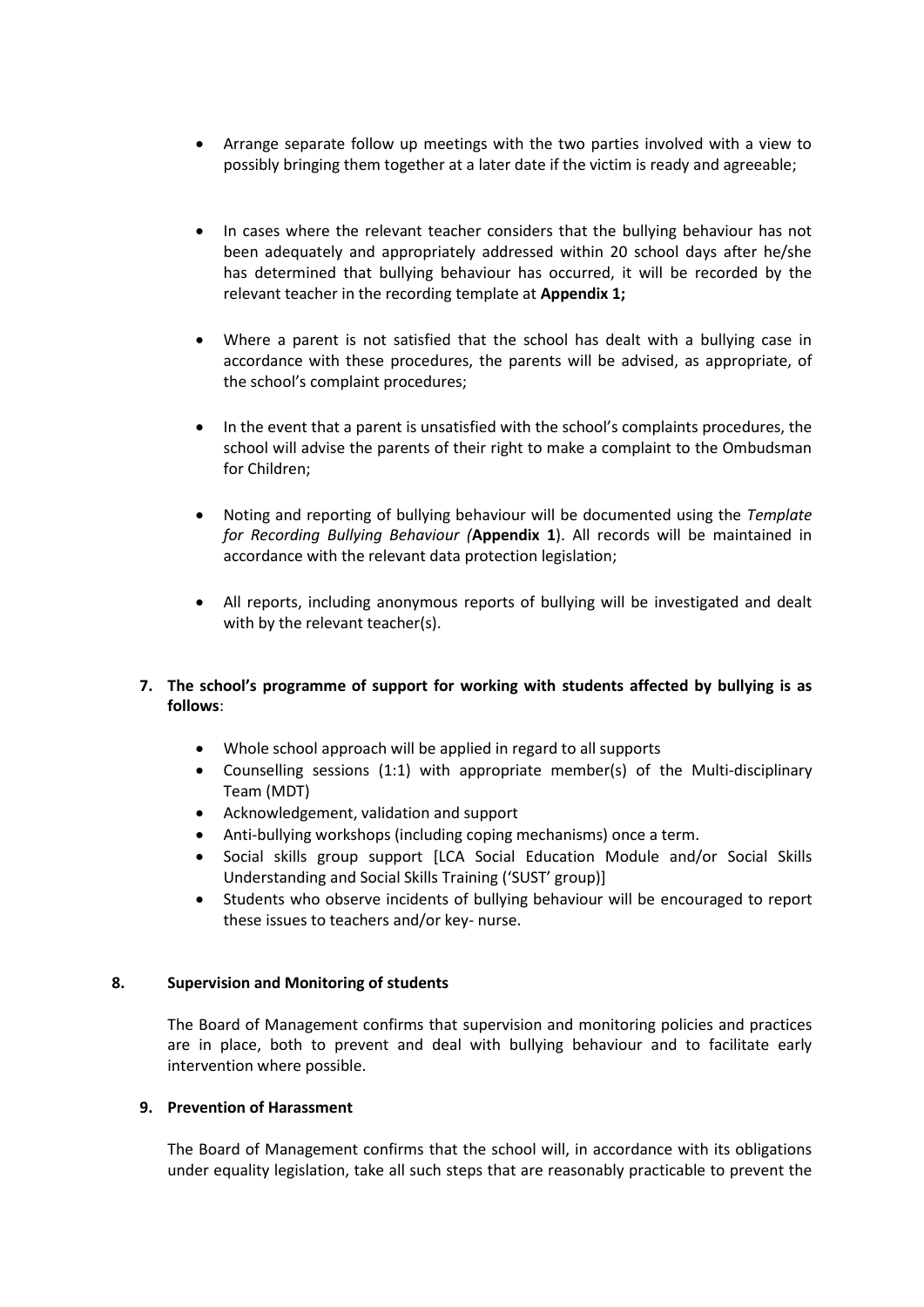sexual harassment of students or staff or the harassment of students or staff on any of the nine grounds specified i.e. gender including transgender, civil status, family status, sexual orientation, religion, age, disability, race and membership of the Traveller community.

- 10. This policy was adopted by the Board of Management on  $29<sup>th</sup>$  April 2014.
- 11. This policy has been made available to school personnel, published on the school website (or where none exists, is otherwise readily accessible to parents and pupils on request) and provided to the Parents' Association (where one exists). A copy of this policy will be made available to the Department of Education and Skills and the patron if requested.
- 12. This policy and its implementation will be reviewed by the Board of Management once in every school year. Written notification that the review has been completed will be made available to school personnel, published on the school website (or where none exists, be otherwise readily accessible to parents and students on request) and provided to the Parents' Association (where one exists). A record of the review and its outcome will be made available, if requested, to the patron and the Department of Education and Skills.

| Signed: | <u> 1980 - Andrea Andrew Maria (h. 1980).</u> |       |             |
|---------|-----------------------------------------------|-------|-------------|
|         | (Chairperson of Board of Management)          |       | (Principal) |
| Date:   |                                               | Date: |             |

**Date of next review: 29/04/16**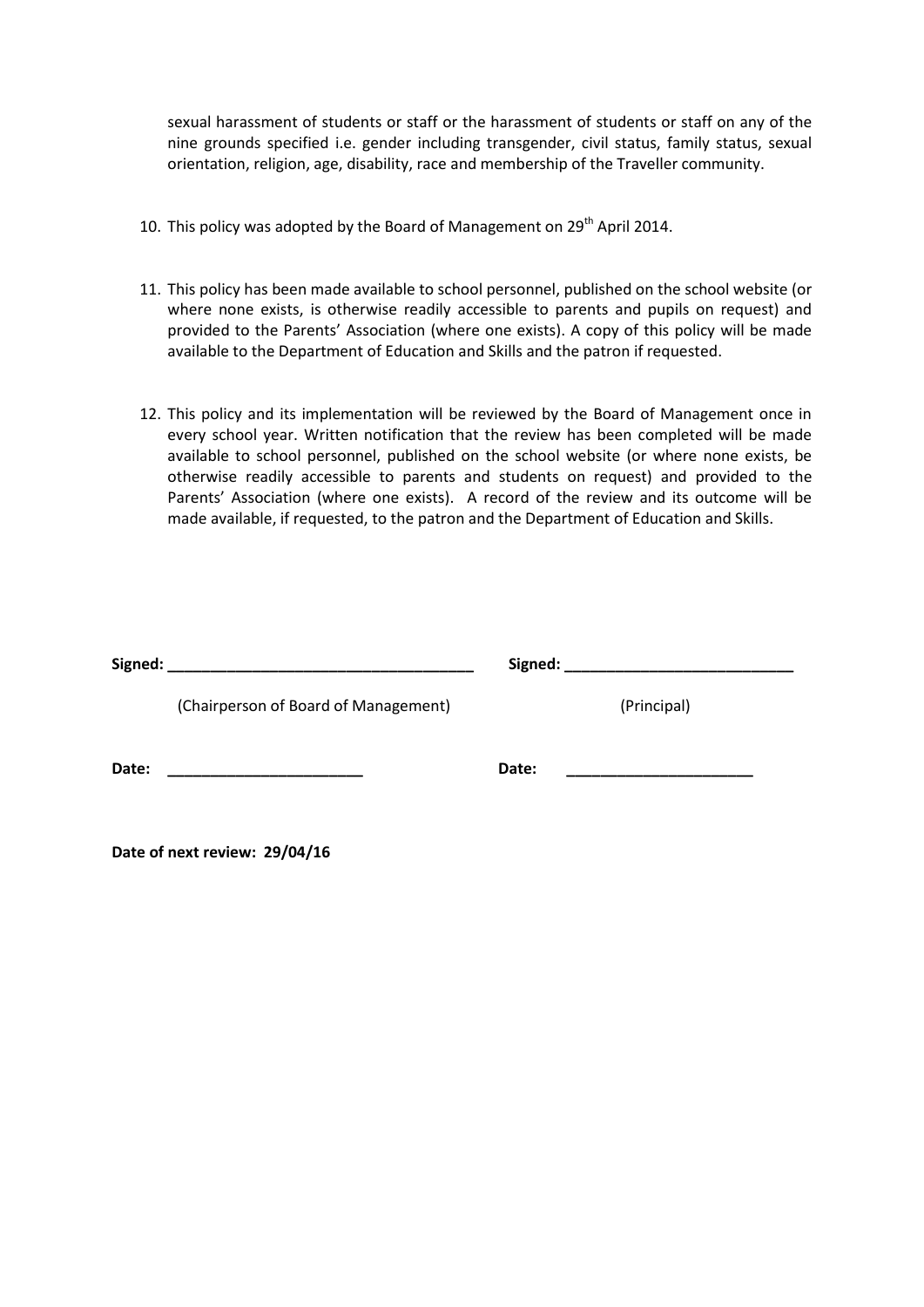# **Appendix 1: Template for recording bullying behaviour**

| ı. | <b>Name</b> | οt | student: | Class: |
|----|-------------|----|----------|--------|
|    |             |    |          |        |

## **2. Name(s) and class(es) of student(s) engaged in bullying behaviour**

**3. Source** of bullying concern/report (tick relevant box(es))

**\_\_\_\_\_\_\_\_\_\_\_\_\_\_\_\_\_\_\_\_\_\_\_\_\_\_\_\_\_\_**

| Student concerned    |  | Playground     |
|----------------------|--|----------------|
| <b>Other Student</b> |  | Classroom      |
| Parent               |  | Corridor       |
| Teacher              |  | <b>Toilets</b> |
| Other                |  | School Trip    |

## **4. Location** of incidents (tick relevant box(es)

| Playground         |  |
|--------------------|--|
| Classroom          |  |
| Corridor           |  |
| <b>Toilets</b>     |  |
| <b>School Trip</b> |  |
| Other              |  |

**5. Name of person(s) who reported** the bullying concern

#### **6. Type** of Bullying Behaviour (tick relevant box(es))

| <b>Physical Aggression</b> | Cyber-bullying          |
|----------------------------|-------------------------|
| Damage to Property         | Intimidation            |
| Isolation/Exclusion        | <b>Malicious Gossip</b> |